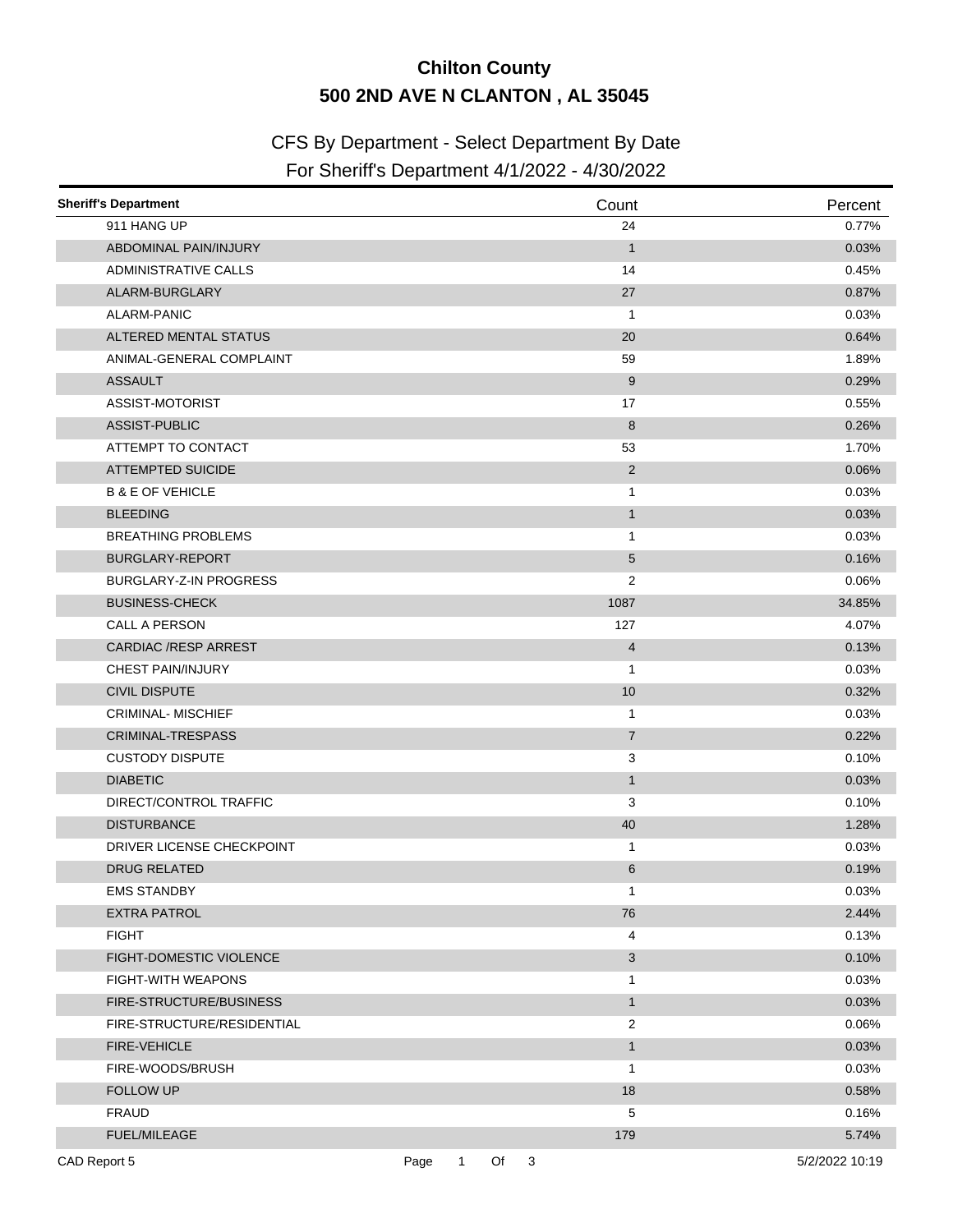| <b>Sheriff's Department</b>     |      |                |    |   | Count          | Percent        |
|---------------------------------|------|----------------|----|---|----------------|----------------|
| <b>FUNERAL ESCORT</b>           |      |                |    |   | 8              | 0.26%          |
| <b>GENERAL ILLNESS</b>          |      |                |    |   | 3              | 0.10%          |
| <b>HARASSMENT</b>               |      |                |    |   | 28             | 0.90%          |
| <b>HEART PROBLEMS</b>           |      |                |    |   | $\mathbf{1}$   | 0.03%          |
| INTOXICATED-DRIVER              |      |                |    |   | 3              | 0.10%          |
| <b>INTOXICATED-PERSON</b>       |      |                |    |   | $\overline{c}$ | 0.06%          |
| <b>JUVENILE COMPLAINT</b>       |      |                |    |   | 9              | 0.29%          |
| <b>LANDING ZONE</b>             |      |                |    |   | 2              | 0.06%          |
| LINES DOWN                      |      |                |    |   | 1              | 0.03%          |
| MEDICAL-ALARM                   |      |                |    |   | $\overline{2}$ | 0.06%          |
| <b>MISSING PERSON</b>           |      |                |    |   | 3              | 0.10%          |
| <b>NCIC-INFORMATION LOGGED</b>  |      |                |    |   | 131            | 4.20%          |
| NCIC-WARRANT CHECK              |      |                |    |   | 153            | 4.91%          |
| <b>NOISE COMPLAINT</b>          |      |                |    |   | 6              | 0.19%          |
| OUT OF UNIT AT                  |      |                |    |   | 29             | 0.93%          |
| <b>OVERDOSE</b>                 |      |                |    |   | 6              | 0.19%          |
| PERSON DOWN                     |      |                |    |   | 3              | 0.10%          |
| PERSON WITH A GUN/KNIFE         |      |                |    |   | 3              | 0.10%          |
| PRISONER-TRANSPORT              |      |                |    |   | 14             | 0.45%          |
| PROPERTY DAMAGE                 |      |                |    |   | 23             | 0.74%          |
| PROPERTY DISPUTE                |      |                |    |   | 1              | 0.03%          |
| PROWLER IN PROGRESS             |      |                |    |   | $\overline{c}$ | 0.06%          |
| PUT ON LOG FOR USE LATER        |      |                |    |   | $\overline{2}$ | 0.06%          |
| ROAD HAZARD                     |      |                |    |   | 9              | 0.29%          |
| SERVING PAPERS-CIVIL PAPER      |      |                |    |   | 5              | 0.16%          |
| SERVING PAPERS-COURT ORDER      |      |                |    |   | 8              | 0.26%          |
| SERVING PAPERS-EVICTION         |      |                |    |   | 14             | 0.45%          |
| SERVING PAPERS-PROPERTY SEIZURE |      |                |    |   | $\overline{4}$ | 0.13%          |
| SERVING PAPERS-PROTECTION ORDER |      |                |    |   | 8              | 0.26%          |
| SERVING WARRANT                 |      |                |    |   | 37             | 1.19%          |
| <b>SHOPLIFTER</b>               |      |                |    |   | 1              | 0.03%          |
| <b>SHOTS FIRED</b>              |      |                |    |   | 17             | 0.55%          |
| SHOTS FIRED-WITH VICTIM         |      |                |    |   | 3              | 0.10%          |
| SUSPICIOUS-INCIDENT             |      |                |    |   | 30             | 0.96%          |
| SUSPICIOUS-PERSON               |      |                |    |   | 59             | 1.89%          |
| SUSPICIOUS-VEHICLE              |      |                |    |   | 48             | 1.54%          |
| <b>THEFT</b>                    |      |                |    |   | 35             | 1.12%          |
|                                 |      |                |    |   |                |                |
| TRAFFIC COMPLAINT-MISC          |      |                |    |   | 10             | 0.32%          |
| <b>TRAFFIC STOP</b>             |      |                |    |   | 405            | 12.98%         |
| <b>TRANSPORT PERSON</b>         |      |                |    |   | 19             | 0.61%          |
| <b>TRASH COMPLAINT</b>          |      |                |    |   | $\overline{c}$ | 0.06%          |
| TREES DOWN                      |      |                |    |   | $\mathbf{1}$   | 0.03%          |
| UNCLASSIFIED COMPLAINT          |      |                |    |   | 46             | 1.47%          |
| <b>UNRESPONSIVE</b>             |      |                |    |   | $\overline{2}$ | 0.06%          |
| UNWANTED GUEST                  |      |                |    |   | 13             | 0.42%          |
| <b>VEHICLE INSPECTION</b>       |      |                |    |   | $\overline{7}$ | 0.22%          |
| <b>VEHICLE MAINTENANCE</b>      |      |                |    |   | 13             | 0.42%          |
| <b>VEHICLE PURSUIT</b>          |      |                |    |   | $\overline{7}$ | 0.22%          |
| CAD Report 5                    | Page | $\overline{2}$ | Of | 3 |                | 5/2/2022 10:19 |